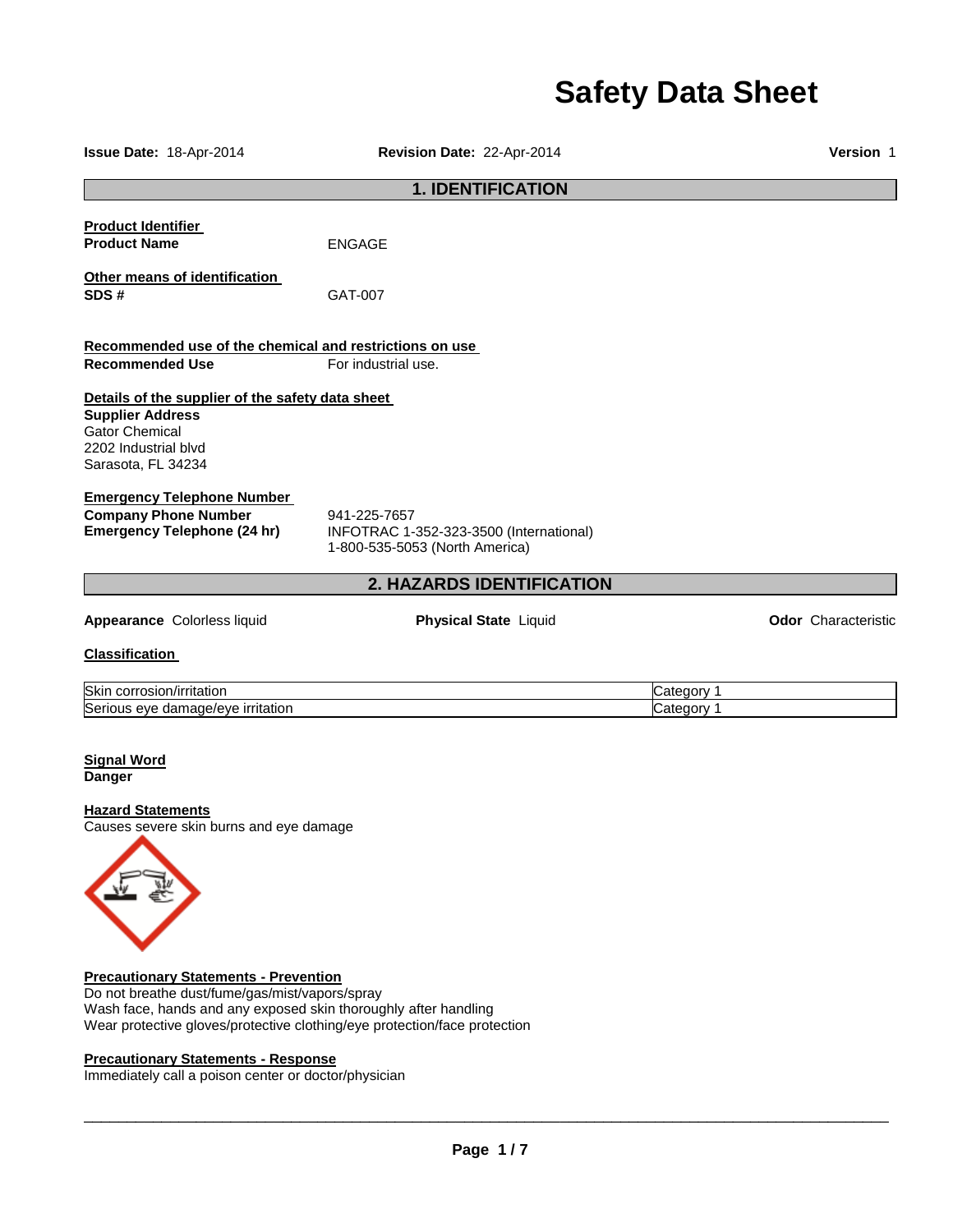IF IN EYES: Rinse cautiously with water for several minutes. Remove contact lenses, if present and easy to do. Continue rinsing Immediately call a poison center or doctor/physician IF ON SKIN (or hair): Remove/Take off immediately all contaminated clothing. Rinse skin with water/shower Wash contaminated clothing before reuse IF INHALED: Remove victim to fresh air and keep at rest in a position comfortable for breathing Immediately call a poison center or doctor/physician IF SWALLOWED: rinse mouth. Do NOT induce vomiting

\_\_\_\_\_\_\_\_\_\_\_\_\_\_\_\_\_\_\_\_\_\_\_\_\_\_\_\_\_\_\_\_\_\_\_\_\_\_\_\_\_\_\_\_\_\_\_\_\_\_\_\_\_\_\_\_\_\_\_\_\_\_\_\_\_\_\_\_\_\_\_\_\_\_\_\_\_\_\_\_\_\_\_\_\_\_\_\_\_\_\_\_\_

# **Precautionary Statements - Storage**

Store locked up

# **Precautionary Statements - Disposal**

Dispose of contents/container to an approved waste disposal plant

# **3. COMPOSITION/INFORMATION ON INGREDIENTS**

| <b>Chemical Name</b>               | <b>CAS No</b> | Weight-% |
|------------------------------------|---------------|----------|
| Propylene Glycol Phenyl Ether      | 770-35-4      | 10-30    |
| Sodium metasilicate                | 6834-92-0     | Е÷       |
| Dipropylene glycol monobutyl ether | 29911-28-2    | l-b      |

\*\*If Chemical Name/CAS No is "proprietary" and/or Weight-% is listed as a range, the specific chemical identity and/or percentage of composition has been withheld as a trade secret.\*\*

# **4. FIRST-AID MEASURES**

| <b>First Aid Measures</b> |                                                                                                                                                                                     |
|---------------------------|-------------------------------------------------------------------------------------------------------------------------------------------------------------------------------------|
| <b>General Advice</b>     | Provide this SDS to medical personnel for treatment.                                                                                                                                |
| <b>Eve Contact</b>        | Immediately flush with plenty of water. After initial flushing, remove any contact lenses and<br>continue flushing for at least 15 minutes. Get immediate medical advice/attention. |
| <b>Skin Contact</b>       | Remove contaminated clothing; wash affected area with soap and water; launder<br>contaminated clothing before reuse; if irritation persists, seek medical attention.                |
| <b>Inhalation</b>         | Remove affected person to fresh air; provide oxygen if breathing is difficult. Seek medical<br>attention.                                                                           |
| Ingestion                 | Give two glasses of water for dilution; Do not induce vomiting; never give anything by<br>mouth to an unconscious person; seek medical attention.                                   |

### **Most important symptoms and effects**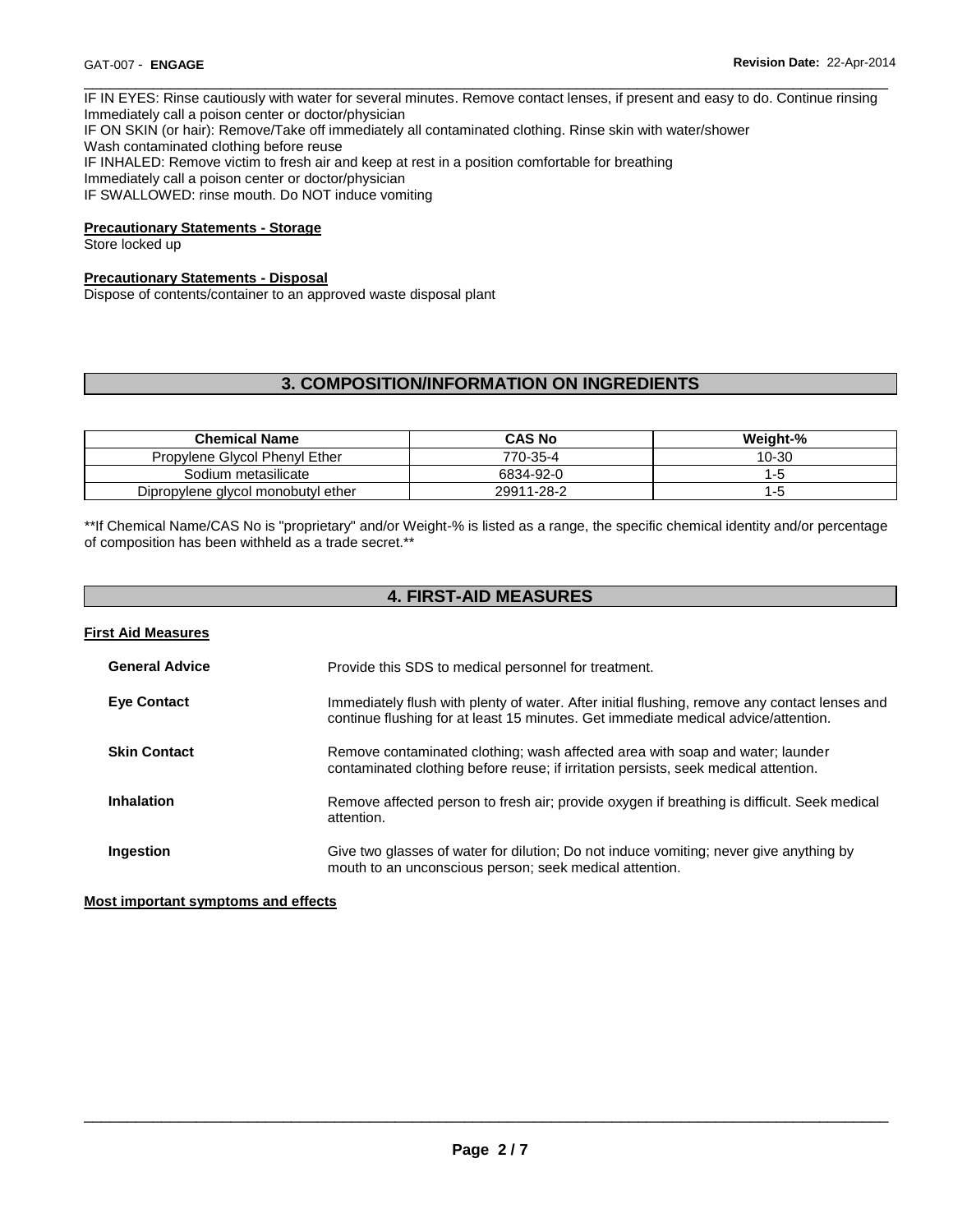\_\_\_\_\_\_\_\_\_\_\_\_\_\_\_\_\_\_\_\_\_\_\_\_\_\_\_\_\_\_\_\_\_\_\_\_\_\_\_\_\_\_\_\_\_\_\_\_\_\_\_\_\_\_\_\_\_\_\_\_\_\_\_\_\_\_\_\_\_\_\_\_\_\_\_\_\_\_\_\_\_\_\_\_\_\_\_\_\_\_\_\_\_ **Symptoms INHALATION: High concentrations are irritating to the respiratory tract; inhalation of mist** may cause headache, dizziness, nausea, vomiting and malaise.

> SKIN: Brief contact may cause slight irritation; prolonged contact may cause moderate reddening, swelling and possible necrosis.

EYES: Contact may cause irritation and pain associated with redness and swelling of the conjunctiva.

INGESTION: Low order of toxicity; may cause headache, dizziness, diarrhea and general weakness.

Material is alkaline and will irritate the eyes if product is allowed to directly contact the eyes.

#### **Indication of any immediate medical attention and special treatment needed**

**Notes to Physician** Pre-existing skin, eye, or respiratory disorders may become aggravated through prolonged exposure.

### **5. FIRE-FIGHTING MEASURES**

#### **Suitable Extinguishing Media**

Carbon dioxide, water, water fog, dry chemical, chemical foam.

#### **Unsuitable Extinguishing Media** Not determined.

#### **Specific Hazards Arising from the Chemical**

Product is not flammable.

### **Protective equipment and precautions for firefighters**

As in any fire, wear self-contained breathing apparatus pressure-demand, MSHA/NIOSH (approved or equivalent) and full protective gear. Keep containers cool with water spray to prevent container rupture due to steam buildup; floor will become slippery if material is released.

Material is alkaline and will irritate the eyes if product is allowed to directly contact the eyes.

# **6. ACCIDENTAL RELEASE MEASURES**

#### **Personal precautions, protective equipment and emergency procedures**

| <b>7. HANDLING AND STORAGE</b>                       |                                                                                                                |  |
|------------------------------------------------------|----------------------------------------------------------------------------------------------------------------|--|
| <b>Methods for Clean-Up</b>                          | Sweep up absorbed material and shovel into suitable containers for disposal.                                   |  |
| <b>Methods for Containment</b>                       | Prevent further leakage or spillage if safe to do so. Soak up and contain spill with an<br>absorbent material. |  |
| Methods and material for containment and cleaning up |                                                                                                                |  |
| <b>Environmental Precautions</b>                     | See Section 12 for additional Ecological Information.                                                          |  |
| <b>Personal Precautions</b>                          | Wear protective clothing as described in Section 8 of this safety data sheet.                                  |  |

#### **Precautions for safe handling**

**Advice on Safe Handling** Handle in accordance with good industrial hygiene and safety practice. Wash face, hands, and any exposed skin thoroughly after handling. Use personal protection recommended in Section 8. Do not breathe dust/fume/gas/mist/vapors/spray.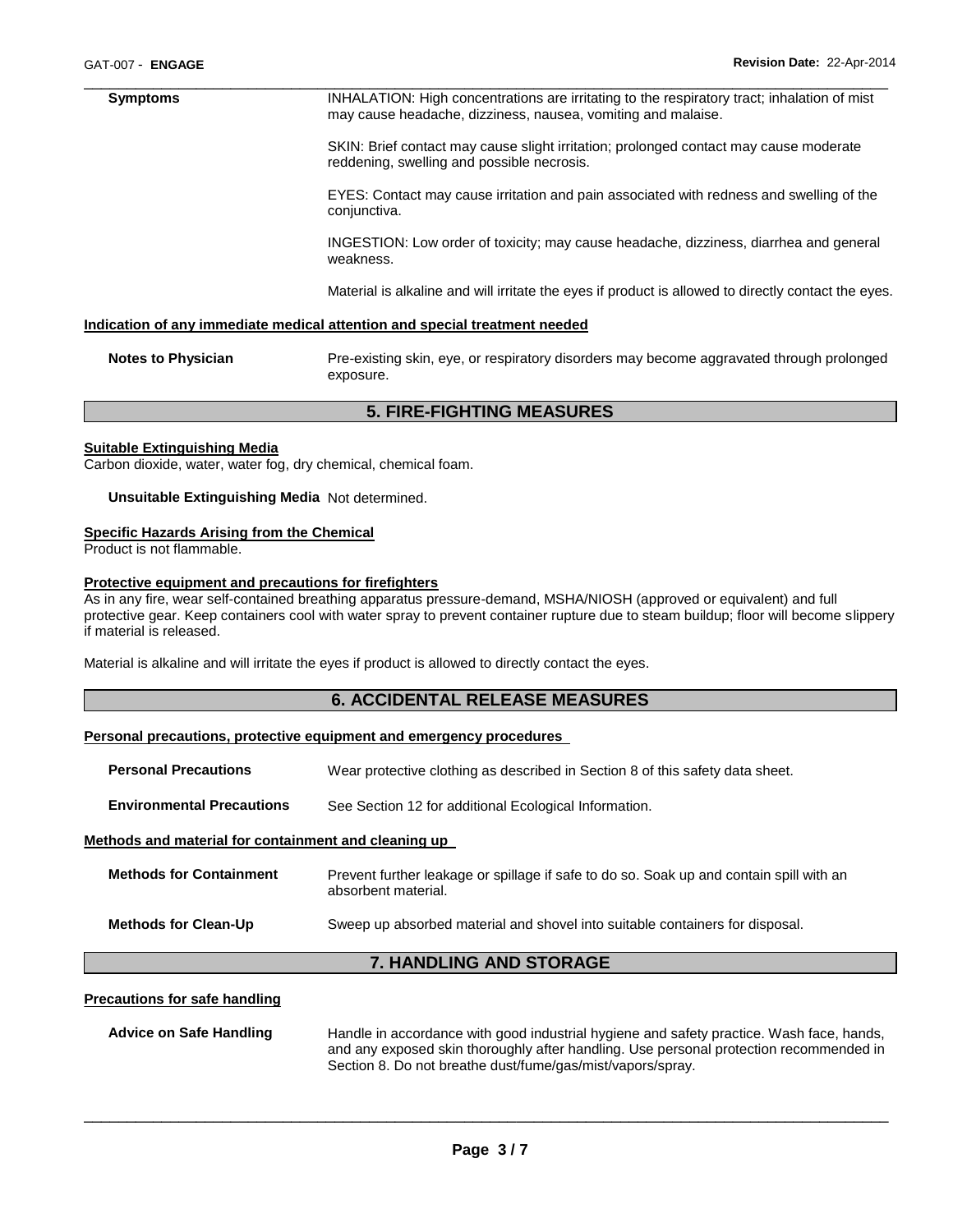# **Conditions for safe storage, including any incompatibilities**

**Storage Conditions** Keep container tightly closed and store in a cool, dry and well-ventilated place. Keep out of the reach of children. Store locked up.

\_\_\_\_\_\_\_\_\_\_\_\_\_\_\_\_\_\_\_\_\_\_\_\_\_\_\_\_\_\_\_\_\_\_\_\_\_\_\_\_\_\_\_\_\_\_\_\_\_\_\_\_\_\_\_\_\_\_\_\_\_\_\_\_\_\_\_\_\_\_\_\_\_\_\_\_\_\_\_\_\_\_\_\_\_\_\_\_\_\_\_\_\_

**Incompatible Materials Strong oxidizers, Strong acids.** 

# **8. EXPOSURE CONTROLS/PERSONAL PROTECTION**

### **Exposure Guidelines**

| <b>Chemical Name</b>       | ACGIH TI <sup>v</sup> | <b>OSHA PEL</b>    | <b>NIOSH IDLH</b> |
|----------------------------|-----------------------|--------------------|-------------------|
| <br>metasilicate<br>30dium | 2 mg/m $^{\circ}$     | $2 \text{ mg/m}^3$ |                   |
| 6834-92-0                  |                       |                    |                   |

#### **Appropriate engineering controls**

**Engineering Controls Apply technical measures to comply with the occupational exposure limits.** 

#### **Individual protection measures, such as personal protective equipment**

| <b>Eye/Face Protection</b>      | Wear protective eyeglasses or chemical safety goggles.                                                                 |
|---------------------------------|------------------------------------------------------------------------------------------------------------------------|
| <b>Skin and Body Protection</b> | Neoprene or rubber gloves with cuffs: Coveralls, apron, or other equipment should be worn<br>to minimize skin contact. |
| <b>Respiratory Protection</b>   | Follow OSHA respirator regulations (29 CFR 1910.134) and, if necessary, wear a<br>MSHA/NIOSH-approved respirator.      |

**General Hygiene Considerations** Handle in accordance with good industrial hygiene and safety practice.

# **9. PHYSICAL AND CHEMICAL PROPERTIES**

### **Information on basic physical and chemical properties**

| <b>Physical State</b><br>Appearance<br>Color                                                                                                                                                                                 | Liquid<br>Colorless liquid<br>Colorless                                                                                    | Odor<br><b>Odor Threshold</b> | Characteristic<br>Not determined |
|------------------------------------------------------------------------------------------------------------------------------------------------------------------------------------------------------------------------------|----------------------------------------------------------------------------------------------------------------------------|-------------------------------|----------------------------------|
| <b>Property</b><br>pH<br><b>Melting Point/Freezing Point</b><br><b>Boiling Point/Boiling Range</b><br><b>Flash Point</b>                                                                                                     | Values<br>12.8<br>Not determined<br>100 °C / 212 °F<br>Not flammable                                                       | Remarks • Method              |                                  |
| <b>Evaporation Rate</b><br><b>Flammability (Solid, Gas)</b><br><b>Upper Flammability Limits</b><br><b>Lower Flammability Limit</b>                                                                                           | $<$ 1<br>Not determined<br>Not determined<br>Not determined                                                                | (Water = 1)                   |                                  |
| <b>Vapor Pressure</b><br><b>Vapor Density</b><br><b>Specific Gravity</b><br><b>Water Solubility</b><br>Solubility in other solvents                                                                                          | 17 mm Hg @ 20 ° C<br>>1<br>1.040<br>Completely soluble<br>Not determined                                                   | (Air=1)<br>(1=Water)          |                                  |
| <b>Partition Coefficient</b><br><b>Auto-ignition Temperature</b><br><b>Decomposition Temperature</b><br><b>Kinematic Viscosity</b><br><b>Dynamic Viscosity</b><br><b>Explosive Properties</b><br><b>Oxidizing Properties</b> | Not determined<br>Not determined<br>Not determined<br>Not determined<br>Not determined<br>Not determined<br>Not determined |                               |                                  |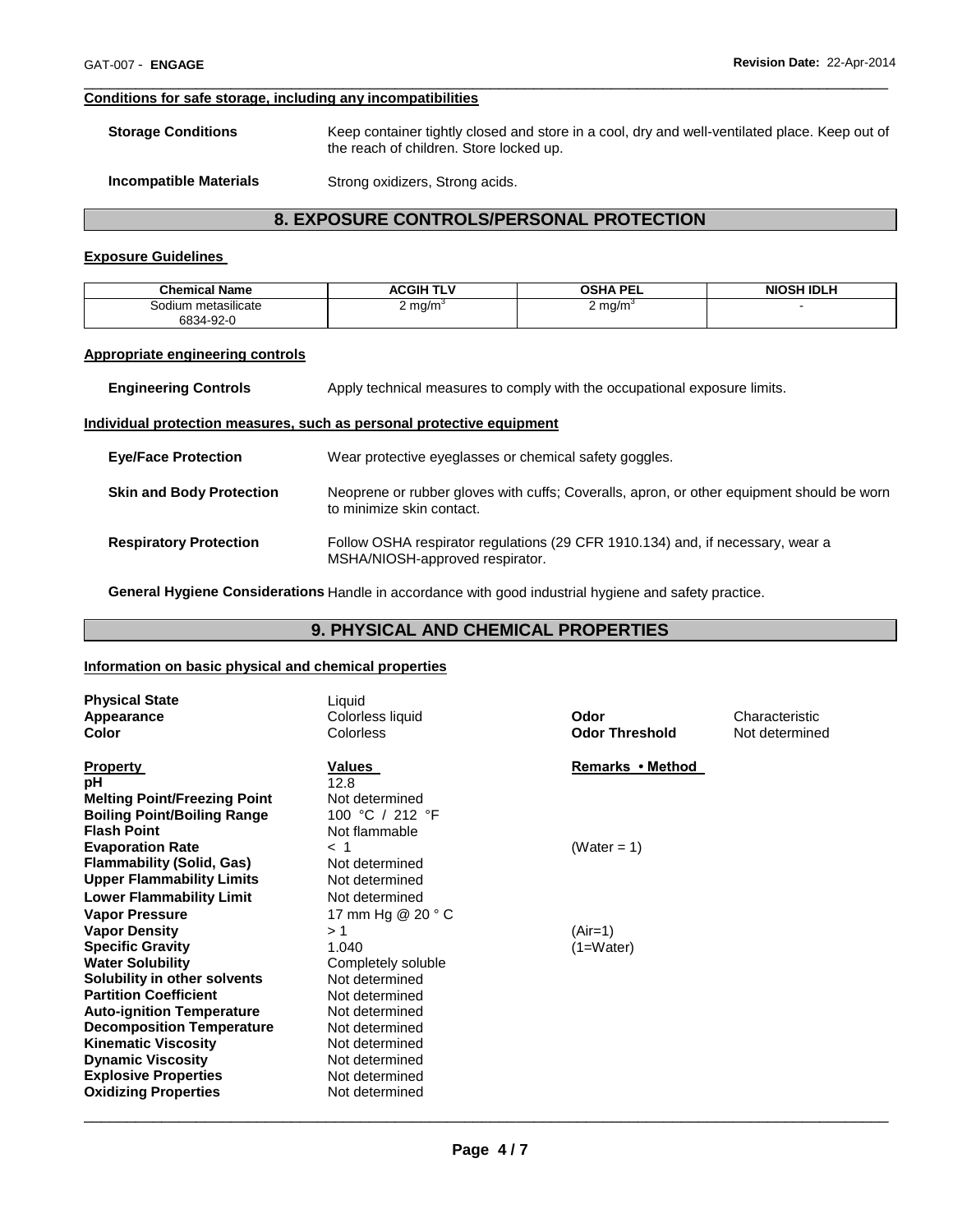# **10. STABILITY AND REACTIVITY**

\_\_\_\_\_\_\_\_\_\_\_\_\_\_\_\_\_\_\_\_\_\_\_\_\_\_\_\_\_\_\_\_\_\_\_\_\_\_\_\_\_\_\_\_\_\_\_\_\_\_\_\_\_\_\_\_\_\_\_\_\_\_\_\_\_\_\_\_\_\_\_\_\_\_\_\_\_\_\_\_\_\_\_\_\_\_\_\_\_\_\_\_\_

### **Reactivity**

Not reactive under normal conditions.

# **Chemical Stability**

Stable under recommended storage conditions.

# **Possibility of Hazardous Reactions**

None under normal processing.

#### **Conditions to Avoid**

Extreme temperatures. Keep out of reach of children.

# **Incompatible Materials**

Strong oxidizers, Strong acids.

#### **Hazardous Decomposition Products**

Carbon oxides.

# **11. TOXICOLOGICAL INFORMATION**

# **Information on likely routes of exposure**

| <b>Product Information</b> |  |
|----------------------------|--|
|----------------------------|--|

| <b>Eye Contact</b>  | Causes eye damage.                                  |
|---------------------|-----------------------------------------------------|
| <b>Skin Contact</b> | Causes severe skin burns.                           |
| <b>Inhalation</b>   | Avoid breathing vapors or mists.                    |
| Ingestion           | Ingestion may cause irritation to mucous membranes. |

### **Component Information**

| <b>Chemical Name</b>                             | Oral LD50               | Dermal LD50             | <b>Inhalation LC50</b>                         |
|--------------------------------------------------|-------------------------|-------------------------|------------------------------------------------|
| Propylene Glycol Phenyl Ether<br>770-35-4        | $= 2830$ mg/kg (Rat)    | > 2 g/kg (Rabbit)       |                                                |
| Sodium metasilicate<br>6834-92-0                 | $= 600$ mg/kg (Rat)     |                         |                                                |
| Dipropylene glycol monobutyl ether<br>29911-28-2 | $= 1620 \mu L/kg$ (Rat) | $=$ 5860 µL/kg (Rabbit) | $>$ 2.04 mg/L (Rat) 4 h = 42.1 ppm<br>'Rat)4 h |

### **Information on physical, chemical and toxicological effects**

**Symptoms** Please see section 4 of this SDS for symptoms.

### **Delayed and immediate effects as well as chronic effects from short and long-term exposure**

**Carcinogenicity** Carcinogenic potential is unknown.

# **Numerical measures of toxicity**

Not determined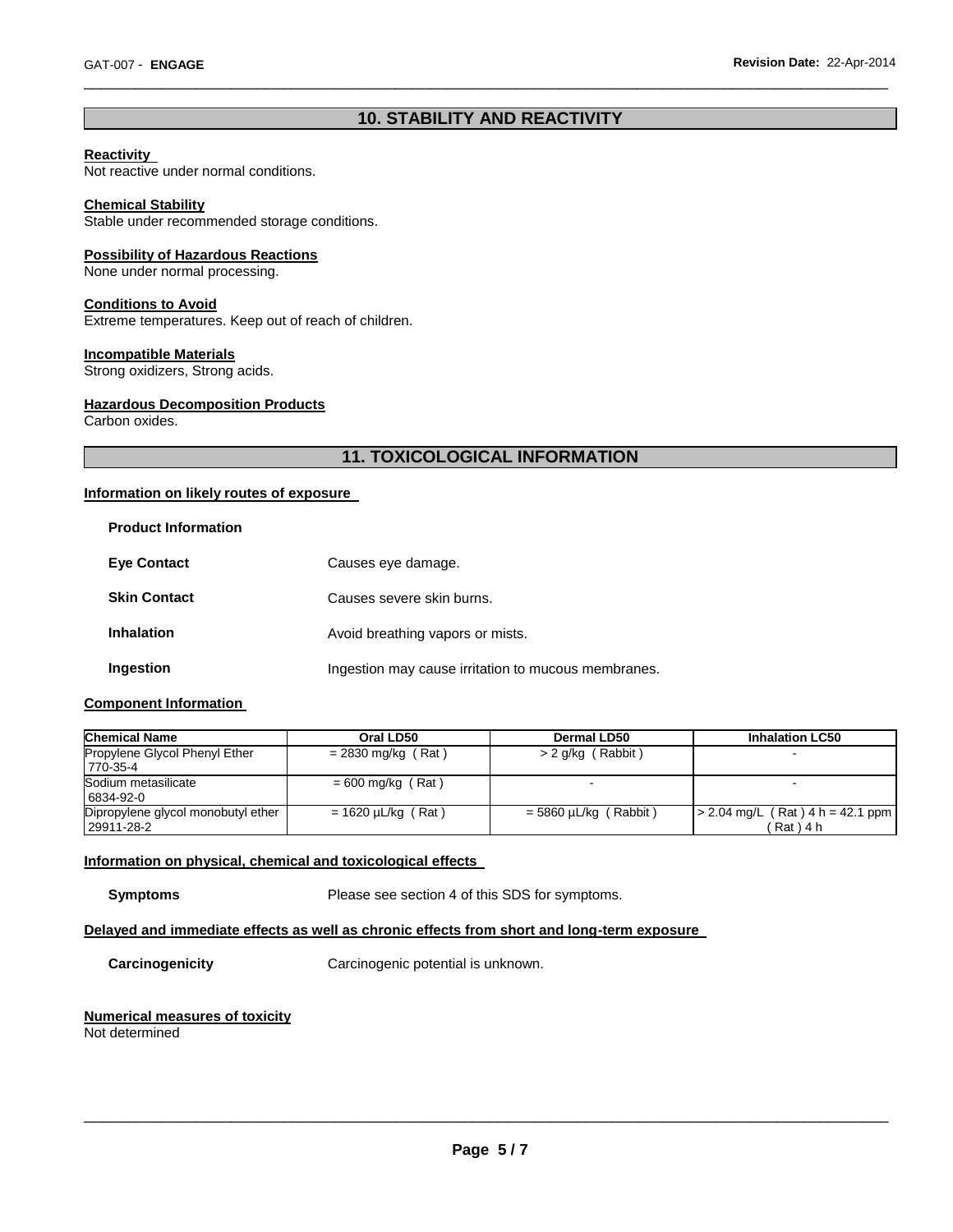# \_\_\_\_\_\_\_\_\_\_\_\_\_\_\_\_\_\_\_\_\_\_\_\_\_\_\_\_\_\_\_\_\_\_\_\_\_\_\_\_\_\_\_\_\_\_\_\_\_\_\_\_\_\_\_\_\_\_\_\_\_\_\_\_\_\_\_\_\_\_\_\_\_\_\_\_\_\_\_\_\_\_\_\_\_\_\_\_\_\_\_\_\_ **12. ECOLOGICAL INFORMATION**

# **Ecotoxicity**

An environmental hazard cannot be excluded in the event of unprofessional handling or disposal.

### **Component Information**

| <b>Chemical Name</b>                                | Algae/aquatic plants | <b>Fish</b>                                                                                      | <b>Toxicity to</b><br>microorganisms | Crustacea                            |
|-----------------------------------------------------|----------------------|--------------------------------------------------------------------------------------------------|--------------------------------------|--------------------------------------|
| Sodium metasilicate<br>6834-92-0                    |                      | 210: 96 h Brachydanio rerio<br>mg/L LC50 semi-static 210:<br>96 h Brachydanio rerio mg/L<br>LC50 |                                      | 216: 96 h Daphnia magna<br>mg/L EC50 |
| Dipropylene glycol<br>monobutyl ether<br>29911-28-2 |                      | 841: 96 h Poecilia reticulata l<br>mg/L LC50 static                                              |                                      |                                      |

#### **Persistence/Degradability**

Not determined.

#### **Bioaccumulation**

Not determined.

**Mobility** Not determined

### **Other Adverse Effects**

Not determined

# **13. DISPOSAL CONSIDERATIONS**

# **Waste Treatment Methods Disposal of Wastes** Disposal should be in accordance with applicable regional, national and local laws and regulations. **Contaminated Packaging** Disposal should be in accordance with applicable regional, national and local laws and regulations.

|             | <b>14. TRANSPORT INFORMATION</b>                                                                                               |
|-------------|--------------------------------------------------------------------------------------------------------------------------------|
| <b>Note</b> | Please see current shipping paper for most up to date shipping information, including<br>exemptions and special circumstances. |
| <u>DOT</u>  | Not regulated                                                                                                                  |
| <b>IATA</b> | Not regulated                                                                                                                  |
| <b>IMDG</b> | Not regulated                                                                                                                  |